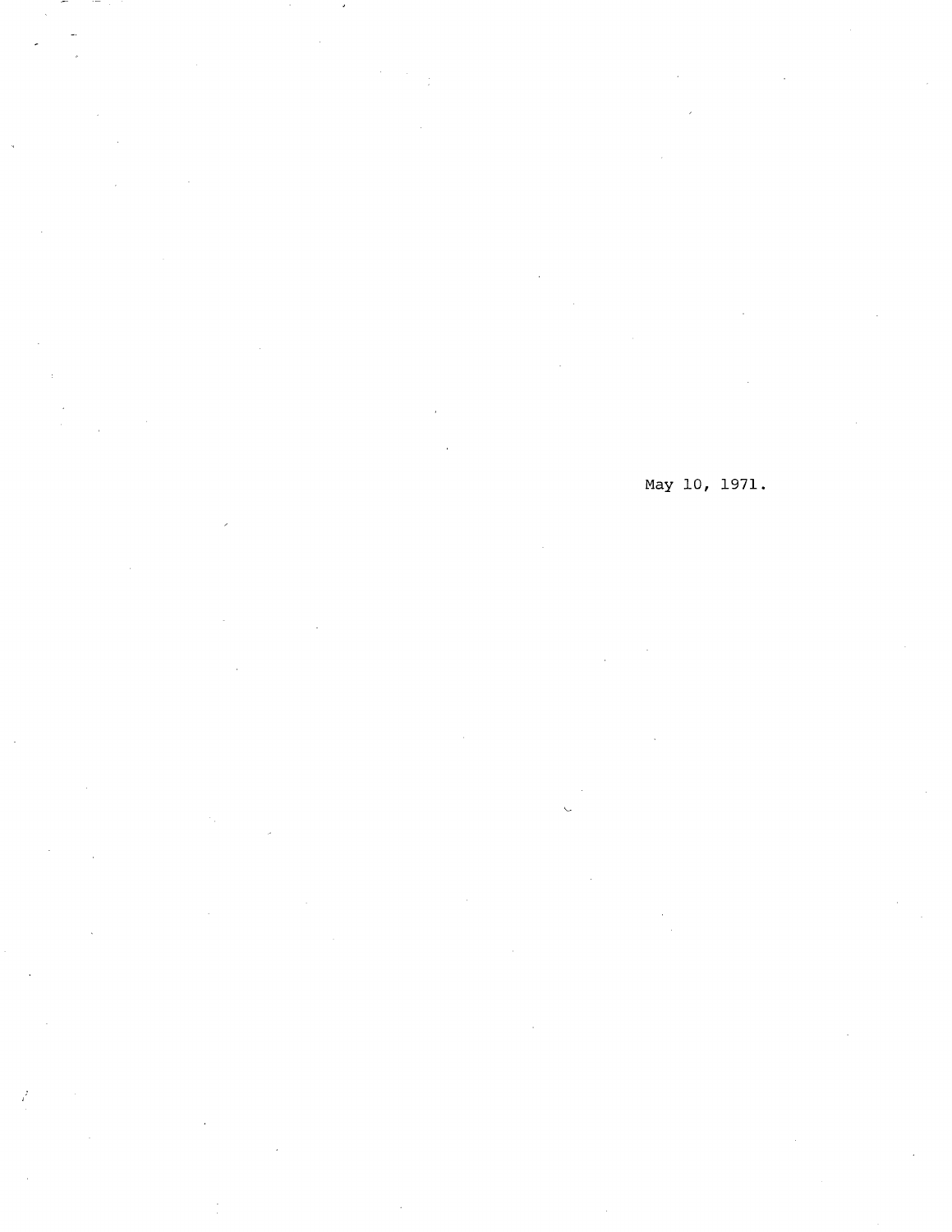May 18, 1971

r

Minutes of a special meeting of the Executive Committee of Faculty Council held on Monday, May 10, 1971 at 1:00 p.m. in the Faculty Conference Room, 250 Allen Building.

Members Present: Dean R. D. Connor, Chairman; Drs. D. M. McKinnon, J. M. Vail, J. Reid, J. P. Svenne, J. G. Eales, M. E. Kettner, G. Woods, G. E. Dunn. (9) G. Richardson, Secretary.

Apologies: Mr. D. Sutherland.

Also Present: Mr. R. McDole.

The Chairman explained that he had just been informed that the deadline for deciding the Gold Medal winners for the Faculty of Science was today. It was for this reason that such short notice had been given the members.

Two lists of candidates have been prepared, one showing the top students in the Bachelor of Science (General) programme (third year), and. the other the Bachelor of Science (Honours) candidates (fourth year).

After a short description of the award and the method of selection, the following two motions were put forth Kettner (Svenne):

> "that the Bachelor of Science (Honours) Gold Medal be awarded to SHIU, Sai Wan Elias (834142)."

. **CARRIED** Unanimous